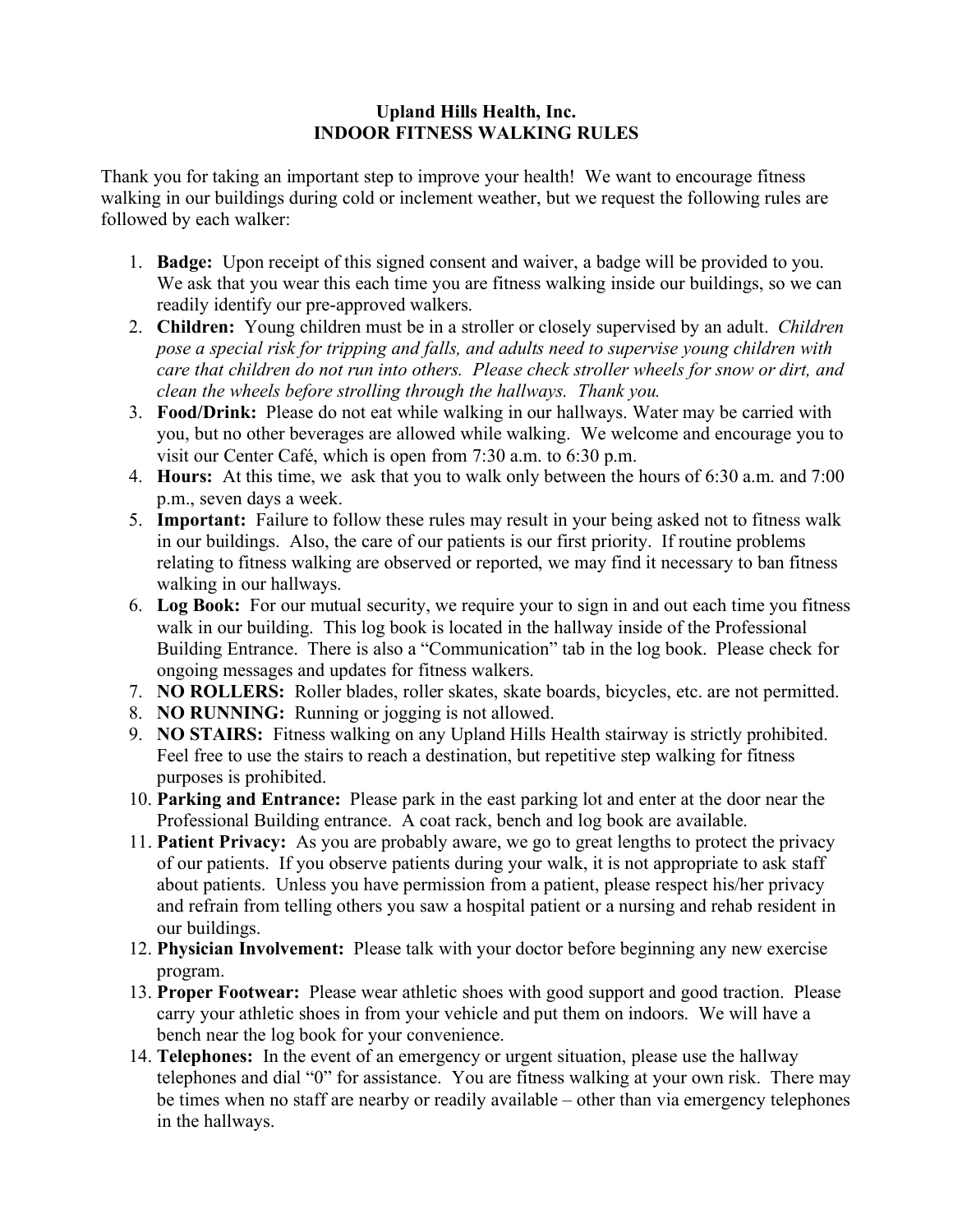- 15. **Questions?** Please let us know if you have questions or concerns related to fitness walking. Direct inquiries to our Cardiac Rehab staff at 930-7160.
- 16. **Route:** Please refer to the attached fitness walking map, and walk only in the designated areas. Outside these areas you may interfere with patient care, patient privacy or supplies distribution.
- 17. **At your service!** We encourage you to visit our Center Café and Auxiliary Gift Shop before or after fitness walking! If there are special services or items you would like added, please let us know. We also encourage you to consider joining our Therapy & Wellness Center or other fitness classes.
- 18. **We cannot help but ask!** Please consider volunteering either before or after your walking time in our buildings. We are always looking for energetic and enthusiastic volunteers. Call 930-7113 for details.

## **FOR FITNESS WALKERS –**

### **A word about overhead paging at Upland Hills Health:**

While you are in our building, some overhead paging may be occur. Below, we attempted to give you some explanations to help alleviate your concerns and give you instructions, as applicable:

#### Be alert and allow extra walking room for staff:

**Code Blue, Code Pink, Code 99, or Code Staff Assistance:** These are codes for cardiac arrest or a life threatening emergency, for a possible child abduction, for police or for staff assistance. If you hear these codes paged, please be alert to staff who may be moving quickly through the hallways and possibly transporting patients or equipment. Please be courteous and allow extra walking room for staff.

### Exit the building or seek shelter:

**Code Grey or Code Black:** These codes are for tornado watches and tornado warnings. Inclement weather is approaching, and you may wish to exit to the safety of your home. NOTE: The Sister Mary Benedict Pathway (area without windows, closest to the 1993 building) is suggested as a safe shelter area.

### Exit the building:

**Code Red:** This is a code for fire. Often times this is only a drill; however, one never knows if it is a real or mock event. In either case, there will be added commotion in the hallways; therefore, we ask you to exit the building. You may wish to return another day or time to continue your fitness walking.

**Code Diamond or Code Seek:** These are codes for a community disaster or a bomb threat. Listen for instructions to be paged overhead.

**Code Lockdown:** This is a code used when there is an immediate security threat. Please remain in the hallway and listen for instructions to be paged overhead.